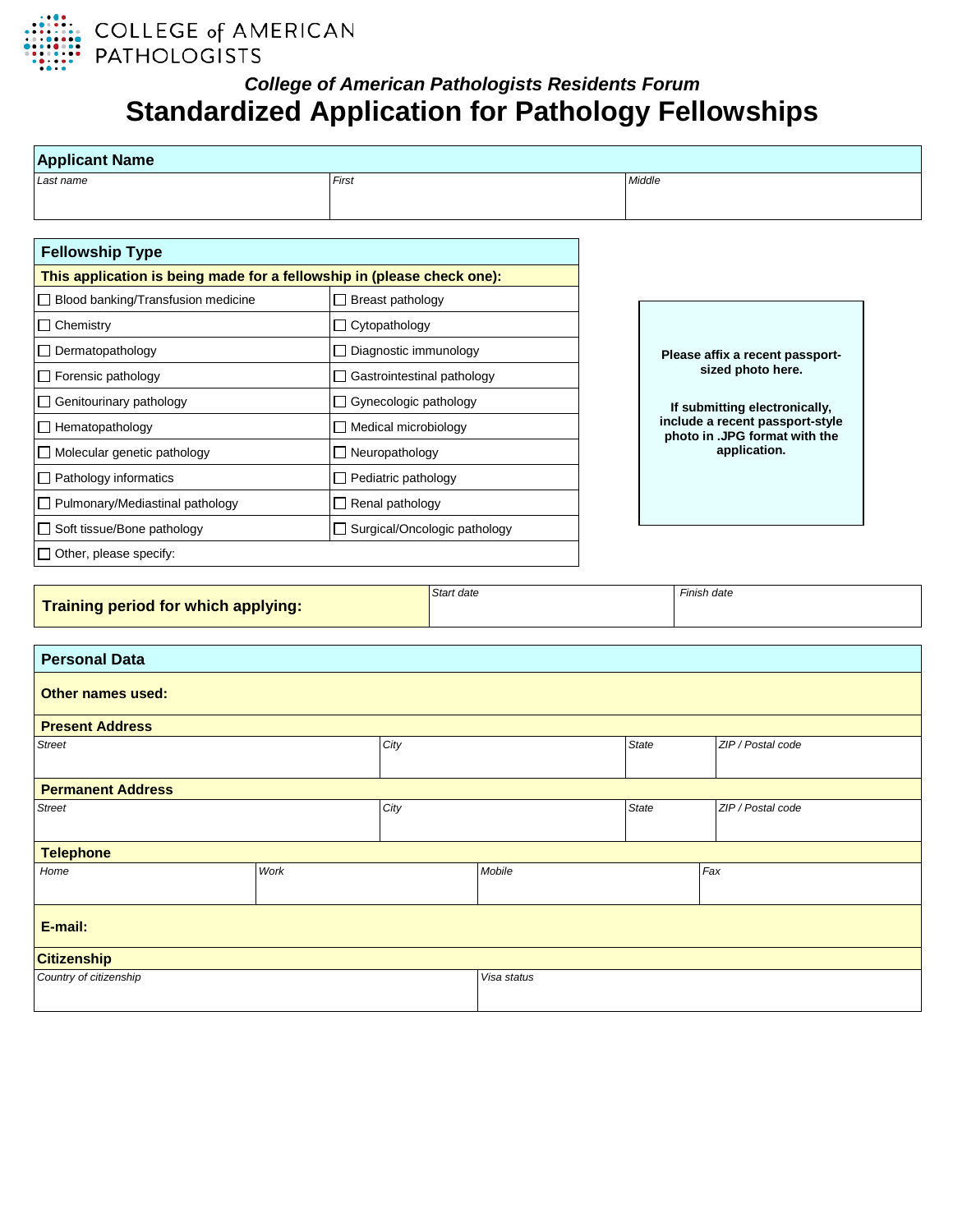

| <b>Education</b> |         |                                  |           |                        |
|------------------|---------|----------------------------------|-----------|------------------------|
| (Mo/Yr)          | (Mo/Yr) | (Undergraduate School)           | (Major)   | (Degree)               |
|                  | to      |                                  |           |                        |
| (Mo/Yr)          | (Mo/Yr) | (Graduate School, if applicable) | (Major)   | (Degree)               |
|                  | to      |                                  |           |                        |
| (Mo/Yr)          | (Mo/Yr) | (Medical School)                 | (Country) | (Degree)               |
|                  | to      |                                  |           |                        |
| (Mo/Yr)          | (Mo/Yr) | (Residency)                      |           | (AP, CP, AP/CP, other) |
|                  | to      |                                  |           |                        |
| (Mo/Yr)          | (Mo/Yr) | (Other GME, if applicable)       |           | Area of training       |
|                  | to      |                                  |           |                        |
| (Mo/Yr)          | (Mo/Yr) | (Other GME, if applicable)       |           | Area of training       |
|                  | to      |                                  |           |                        |

| <b>Other Experience</b> |         |                                                                                                                                 |
|-------------------------|---------|---------------------------------------------------------------------------------------------------------------------------------|
|                         |         | In chronological order, list other educational experiences, jobs, military service or training that is not accounted for above. |
| (Mo/Yr)                 | (Mo/Yr) |                                                                                                                                 |
|                         | to      |                                                                                                                                 |
| (Mo/Yr)                 | (Mo/Yr) |                                                                                                                                 |
|                         | to      |                                                                                                                                 |
| (Mo/Yr)                 | (Mo/Yr) |                                                                                                                                 |
|                         | to      |                                                                                                                                 |

| <b>National Boards</b>                                                  |                  |                                                                          |                  |                     |                                                                           |             |                  |
|-------------------------------------------------------------------------|------------------|--------------------------------------------------------------------------|------------------|---------------------|---------------------------------------------------------------------------|-------------|------------------|
| Please indicate national board examination dates and results received.  |                  |                                                                          |                  |                     |                                                                           |             |                  |
| <b>USMLE Step 2</b><br><b>USMLE Step 1</b>                              |                  |                                                                          |                  | <b>USMLE Step 3</b> |                                                                           |             |                  |
| Date passed                                                             | Score (optional) | <b>CK</b> - Date passed                                                  | Score (optional) | CS - Date passed    | Score (optional)                                                          | Date passed | Score (optional) |
|                                                                         |                  |                                                                          |                  |                     |                                                                           |             |                  |
|                                                                         |                  | For graduates of international medical schools, are you ECFMG-certified? |                  |                     | $\Box$ Yes $\Box$ No If yes, provide certificate number and date granted. |             |                  |
| Date ECFMG Certificate Granted<br><b>ECFMG Certificate Number</b>       |                  |                                                                          |                  |                     |                                                                           |             |                  |
| (MM-YYYY)                                                               |                  |                                                                          |                  |                     |                                                                           |             |                  |
| <b>COMLEX Level 2</b><br><b>COMLEX Level 3</b><br><b>COMLEX Level 1</b> |                  |                                                                          |                  |                     |                                                                           |             |                  |
| Date passed                                                             | Score (optional) | <b>CE</b> - Date passed                                                  | Score (optional) | PE - Date passed    | Score (optional)                                                          | Date passed | Score (optional) |
|                                                                         |                  |                                                                          |                  |                     |                                                                           |             |                  |

| <b>Medical Licensure</b>                                                                                                                                                      |               |                                                          |            |           |  |
|-------------------------------------------------------------------------------------------------------------------------------------------------------------------------------|---------------|----------------------------------------------------------|------------|-----------|--|
| Please list any states in which you hold a license to practice medicine. Please provide a license number. If an application is<br>pending in a state, please write "pending." |               |                                                          |            |           |  |
| (State)                                                                                                                                                                       | (Date Issued) | (Medical License Number)                                 | (Active?)  |           |  |
|                                                                                                                                                                               |               |                                                          | $\Box$ Yes | l INo     |  |
| (State #2)                                                                                                                                                                    | (Date Issued) | (Medical License Number)                                 | (Active?)  |           |  |
|                                                                                                                                                                               |               |                                                          | ∏ Yes      | $\Box$ No |  |
| Have you ever been reprimanded, or had your license suspended or                                                                                                              |               | $\Box$ Yes (If so, please explain in an attached sheet.) |            |           |  |
| revoked in any of these states?                                                                                                                                               |               | $\Box$ No                                                |            |           |  |
| Have you ever been named in (and/or had a judgment against you)                                                                                                               |               | $\Box$ Yes (If so, please explain in an attached sheet.) |            |           |  |
| in a medical malpractice legal suit?                                                                                                                                          |               | $\Box$ No                                                |            |           |  |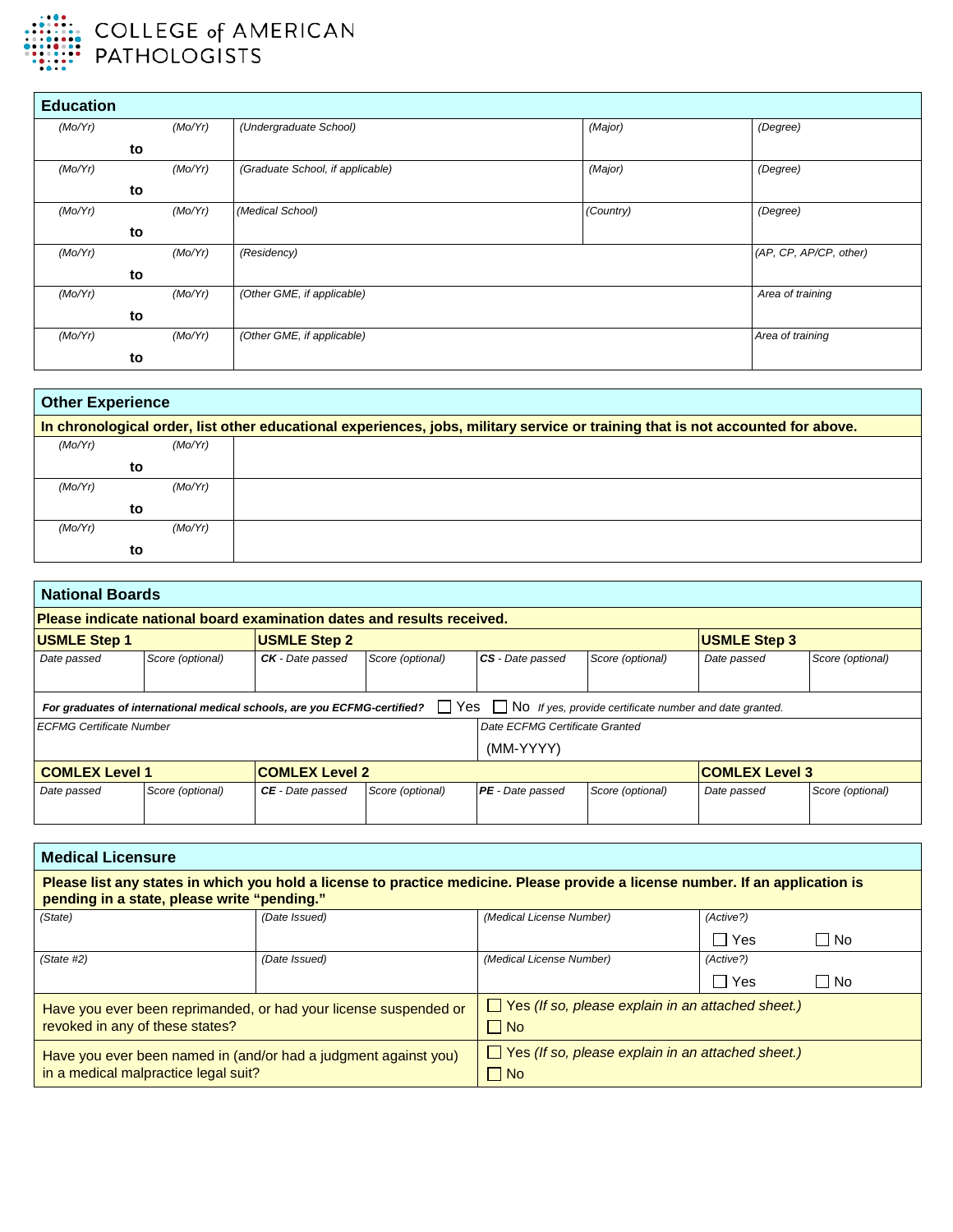

| <b>Board Certification</b>                                                                                                                                                                                                                                                                                                                                                                                                  |                       |       |                       |                   |  |
|-----------------------------------------------------------------------------------------------------------------------------------------------------------------------------------------------------------------------------------------------------------------------------------------------------------------------------------------------------------------------------------------------------------------------------|-----------------------|-------|-----------------------|-------------------|--|
| Please indicate any areas of board certification.                                                                                                                                                                                                                                                                                                                                                                           |                       |       |                       |                   |  |
| Board                                                                                                                                                                                                                                                                                                                                                                                                                       | Area of Certification |       | Date of Certification |                   |  |
| Honors, Awards, Publications, Presentations, Memberships, Leadership/Research Experience                                                                                                                                                                                                                                                                                                                                    |                       |       |                       |                   |  |
| Please list on attached application forms or include this information in your CV.                                                                                                                                                                                                                                                                                                                                           |                       |       |                       |                   |  |
|                                                                                                                                                                                                                                                                                                                                                                                                                             |                       |       |                       |                   |  |
| Letters of Recommendation and/or References                                                                                                                                                                                                                                                                                                                                                                                 |                       |       |                       |                   |  |
| Please list the individuals who will write your letters of recommendation. At least three are required.                                                                                                                                                                                                                                                                                                                     |                       |       |                       |                   |  |
| <b>Reference #1</b>                                                                                                                                                                                                                                                                                                                                                                                                         |                       |       |                       |                   |  |
| Name                                                                                                                                                                                                                                                                                                                                                                                                                        |                       | Title |                       |                   |  |
| Institution                                                                                                                                                                                                                                                                                                                                                                                                                 |                       |       |                       |                   |  |
| <b>Address</b>                                                                                                                                                                                                                                                                                                                                                                                                              | City                  |       | <b>State</b>          | ZIP / Postal Code |  |
| Telephone<br>Email                                                                                                                                                                                                                                                                                                                                                                                                          |                       |       |                       |                   |  |
| <b>Reference #2</b>                                                                                                                                                                                                                                                                                                                                                                                                         |                       |       |                       |                   |  |
| Name                                                                                                                                                                                                                                                                                                                                                                                                                        | Title                 |       |                       |                   |  |
| Institution                                                                                                                                                                                                                                                                                                                                                                                                                 |                       |       |                       |                   |  |
| Address                                                                                                                                                                                                                                                                                                                                                                                                                     | City                  |       | <b>State</b>          | ZIP / Postal Code |  |
| Telephone                                                                                                                                                                                                                                                                                                                                                                                                                   |                       | Email |                       |                   |  |
| <b>Reference #3</b>                                                                                                                                                                                                                                                                                                                                                                                                         |                       |       |                       |                   |  |
| Name                                                                                                                                                                                                                                                                                                                                                                                                                        |                       | Title |                       |                   |  |
| Institution                                                                                                                                                                                                                                                                                                                                                                                                                 |                       |       |                       |                   |  |
| Address                                                                                                                                                                                                                                                                                                                                                                                                                     | City                  |       | State                 | ZIP / Postal Code |  |
|                                                                                                                                                                                                                                                                                                                                                                                                                             |                       |       |                       |                   |  |
| Telephone                                                                                                                                                                                                                                                                                                                                                                                                                   |                       | Email |                       |                   |  |
| <b>Reference #4 (optional)</b>                                                                                                                                                                                                                                                                                                                                                                                              |                       |       |                       |                   |  |
| Name                                                                                                                                                                                                                                                                                                                                                                                                                        |                       | Title |                       |                   |  |
| <i><b>Institution</b></i>                                                                                                                                                                                                                                                                                                                                                                                                   |                       |       |                       |                   |  |
| <b>Address</b>                                                                                                                                                                                                                                                                                                                                                                                                              | City                  |       | <b>State</b>          | ZIP / Postal Code |  |
| Telephone<br>Email                                                                                                                                                                                                                                                                                                                                                                                                          |                       |       |                       |                   |  |
| Signature (may omit if submitting electronically)                                                                                                                                                                                                                                                                                                                                                                           |                       |       |                       |                   |  |
| I hereby certify that all of the information on this application is accurate, complete, and current to the best of my knowledge, and that this<br>application is being made for serious consideration of training in the Pathology Fellowship indicated. I understand that accepting more than<br>one fellowship position constitutes a violation of professional ethics and may result in the forfeiture of all positions. |                       |       |                       |                   |  |
| Signature                                                                                                                                                                                                                                                                                                                                                                                                                   |                       |       | Date                  |                   |  |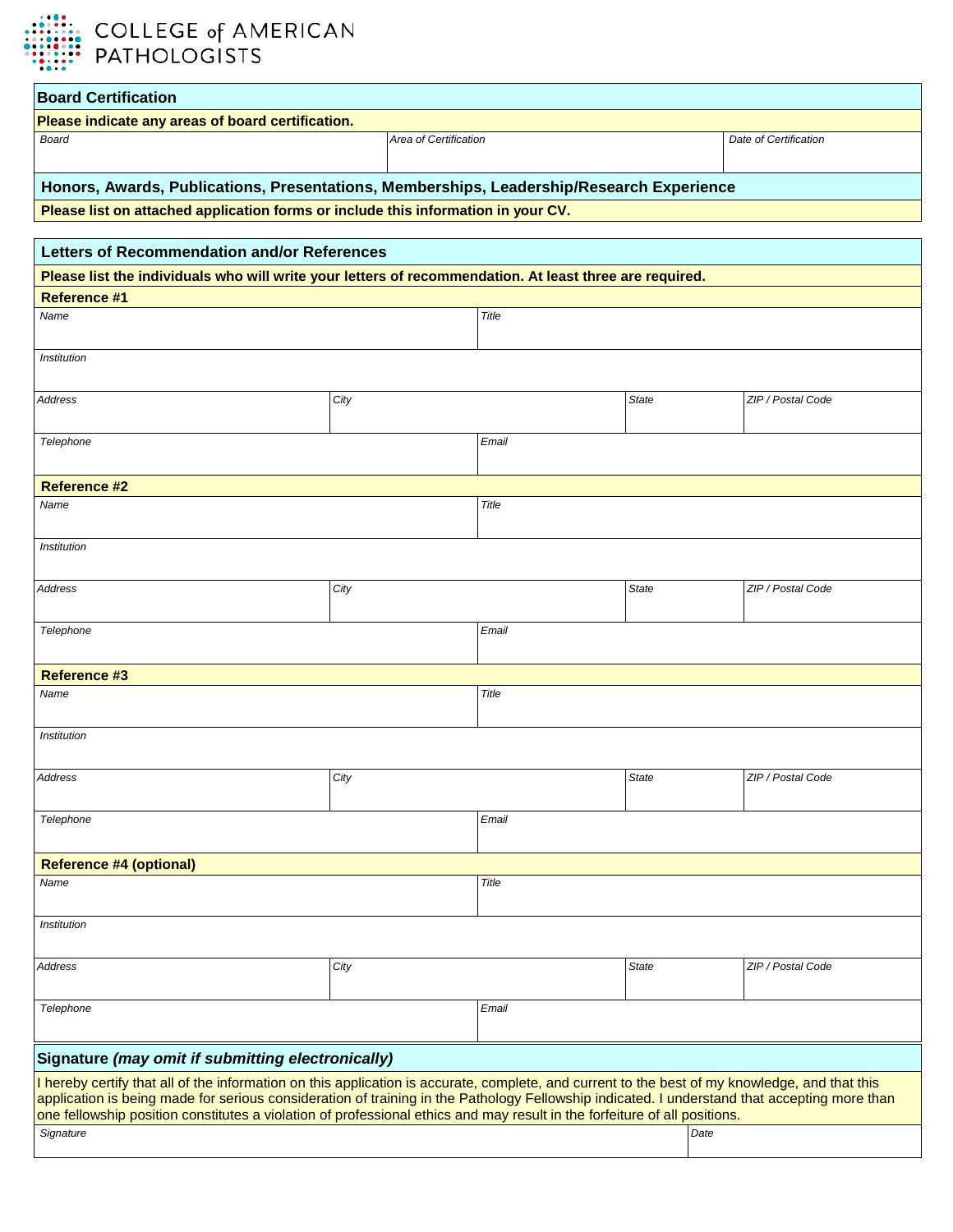

COLLEGE of AMERICAN<br>PATHOLOGISTS

**Honors and Awards** *(if explicitly listed on CV, include highlights here with reference to location on CV)*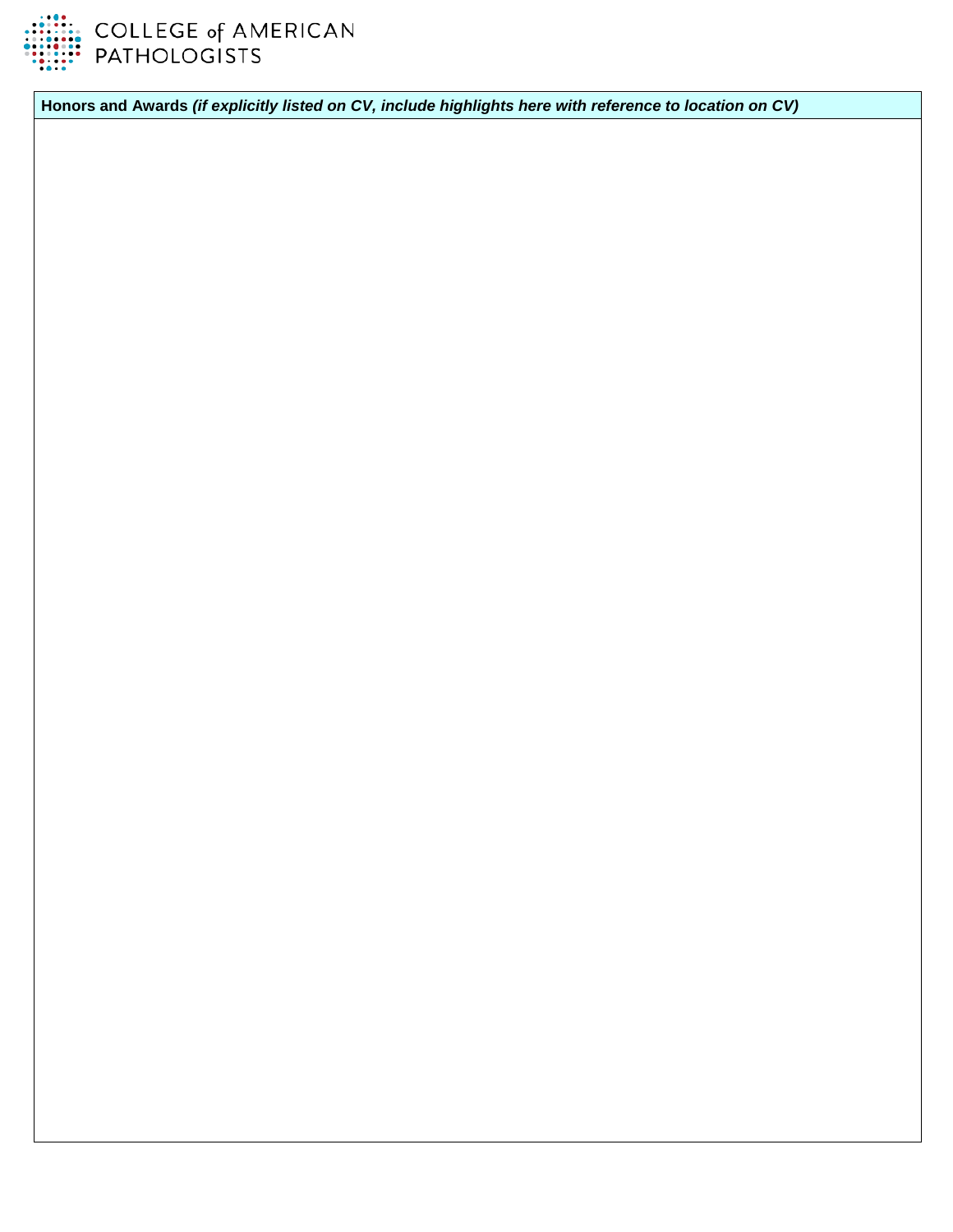

**Publications and Presentations** *(if explicitly listed on CV, include highlights here with reference to location on CV)*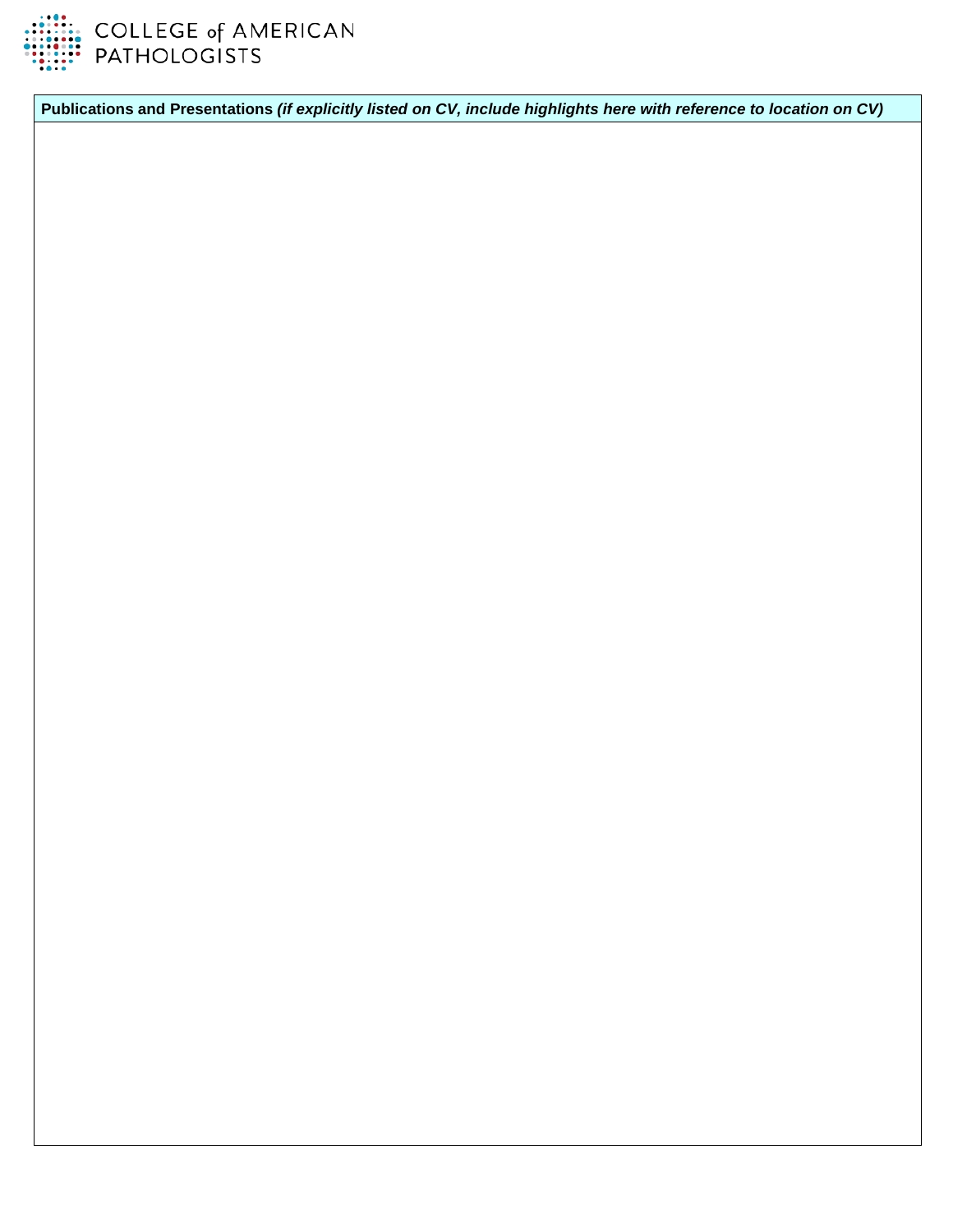

**Memberships and Leadership/Research Experience** *(if explicitly listed on CV, include highlights here with reference to location on CV)*